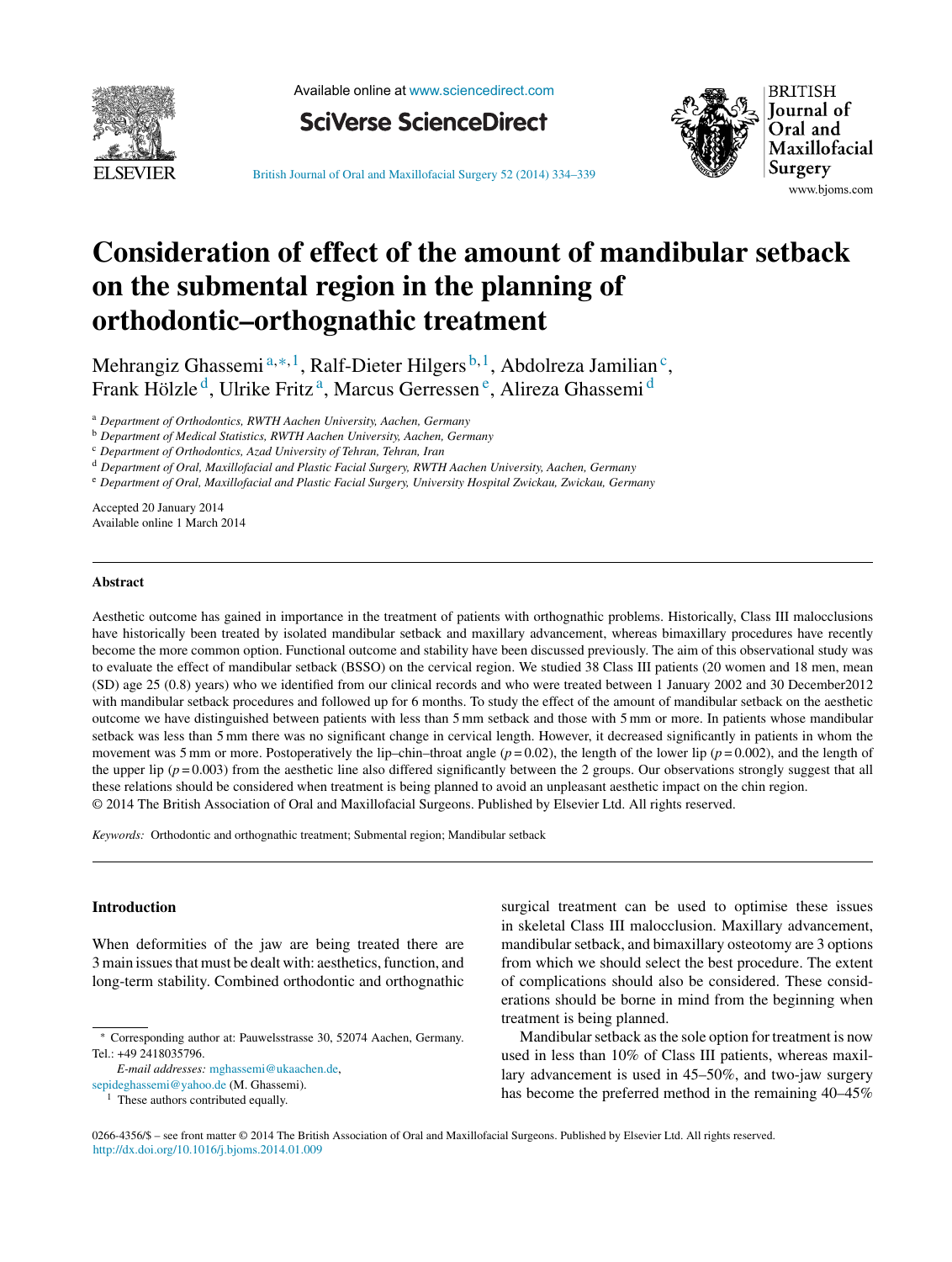of cases.[1](#page-4-0) Although this is supposed to optimise the aesthetic and functional outcome with better long-term stability, twojaw surgery may increase the morbidity and hasto be justified in relation to the stated goals.<sup>[2](#page-4-0)</sup> Two-jaw surgery also allows adaptation of the amount of movement to the deformity presented, the desired result, and the surgical limitations. The amount of movement may also influence the functional and aesthetic outcome as well as the long-term stability. Generally treatment can be planned based on the extent and position of the deformity as seen in SNA and SNB. Some investigators have evaluated the lateral radiographs to measure the change in pharyngeal airway space after mandibular setback, and usually report a reduction.  $2-8$ 

Demtriades et al.<sup>[9](#page-4-0)</sup> reported a higher rate of mild to moderate obstructive sleep apnoea syndrome in patients with mandibular setback of 5 mm or more compared with those in whom it is less than 5 mm.

The aesthetic outcome should be considered during the planning of treatment. Many analyses of hard and soft tissue have been developed over the years to predict the amount the soft tissues change after the skeletal movement.<sup>[10](#page-4-0)</sup> These studies have reported various results and further investigations are needed. There have been a considerable number of studies that have dealt with changes in soft tissues after mandibular setback.<sup>11,12</sup> However, few have specifically focused on the changes in the region of the chin and neck.<sup>[13](#page-5-0)</sup>

We designed the present study to evaluate the effect of the degree of mandibular setback on the aesthetic outcome. Like Demetriades et al. $9$  we used the cutoff of 5 mm in judging the degree of mandibular setback. The aesthetic outcome was assessed by the neck-chin contour, cervical length, and the aesthetics of the upper and lower lips. We hypothesised that there would be no significant changes in the aesthetic outcome between the two groups.

#### **Patients and methods**

We designed a cohort study based on medical records in our clinic. We identified 38 patients who presented to our clinic between 1 January 2002 and 30 December 2012 for orthodontic and orthognathic surgical treatment, and fulfilled the following criteria: they had skeletal Class III anomaly (Wits <0); skeletal growth was complete at the time of the intervention; mandibular setback (BSSO) was the surgical treatment chosen; and they had had no previous operations that involved the middle or lower face, or additional procedures such as genioplasty or rhinoplasty.

Patient's records, consisting of standard lateral cephalograms, were available for 34 patients. Lateral cephalometric radiographs were taken at the beginning of the orthodontic treatment and at least 6 months postoperatively to ensure that postoperative swelling did not mask the actual soft tissue changes. Patients were asked to have their teeth in occlusion and their lips in an unstrained and relaxed position to avoid

muscular compensation. The following measurements were made [\(Fig.](#page-2-0) 1):

SNA angle, SNB angle, Wits appraisal, nasolabial angle (CotgSnLs); amount of mandibular setback, N-B; horizontal distance from the nasion perpendicular to B point; cervical length (Gn -H); distance of the points soft tissue gnathion (Gn ) and neckpoint (H); facial contour (Gl Sn-Pog ); angle between the upper and lower facial planes(EpPerp-Sn);lower lip-chin-throat-angle (LiPog -Gn H); the angle between a tangent to the lower lip and the chin and the throat line formed by the reference lines Li-Gn' and Me'-H; the soft tissue balance (Ls-Ns Pog ); the distance from the upper lip to the aesthetic line and the lower lip to the aesthetic line (Li-NsPog ); the nasal prominence (SS – Ns); the distance from the tip of the nose to the sulcus of the upper lip; the basic thickness of the upper lip (A -SS); the distance between about 3 mm below the A point on the lying point of the upper alveolar process and the nasolabial sulcus; the length of the upper lip (UpLL); the distance from subnasal (Sn) to stomion (Sto) that indicates the length of the upper lip; the length of the lower lip (LoLL); and the distance from the stomion (sto) to the gnathion  $(Gn')$  that indicates the length of the lower lip.

To study the effect of the amount of mandibular setback on the aesthetic outcome, we distinguished between patients with less than 5 mm mandibular setback  $(n=16)$  and those with 5 mm mandibular setback or more  $(n = 18)$ .

#### *Statistical analysis*

Because of the limited sample size, we have restricted our statistical evaluation to a *t* test for independent samples. To assess the significance of differences between the 2 groups (less than 5 mm compared with 5 mm or more), we used the test that assumed non-homogeneity of variance. This adjusts degrees of freedom for the *t* distribution [\(Table](#page-3-0) 1). To assess the significance of differences between the two groups by sex, we used Fisher's exact test [\(Table](#page-3-0) 2). The reliability of measurements and the errors of the method were calculated by randomly selecting 15 cephalograms before and after operation. The same investigator analysed the cephalograms after 2 weeks. The SD of the error of each measurement was cal-culated according to Dahlberg's formula <sup>[14](#page-5-0)</sup> (SE =  $\sqrt{\Sigma d^2/2n}$ ), where d is the difference between the first and the second measurement and n is the number of double measurements ([Table](#page-3-0) 1). SAS software (V 9.0) under Windows 7.0 was used for computations, and probabilities of less than 0.05 were accepted as significant.

## **Results**

The sample comprised 38 Class III patients (18 men and 20 women, mean (range) age 25 (16–51) years who required orthodontic and orthognathic treatment ([Table](#page-3-0) 2). We had cephalograms both before and after operation for only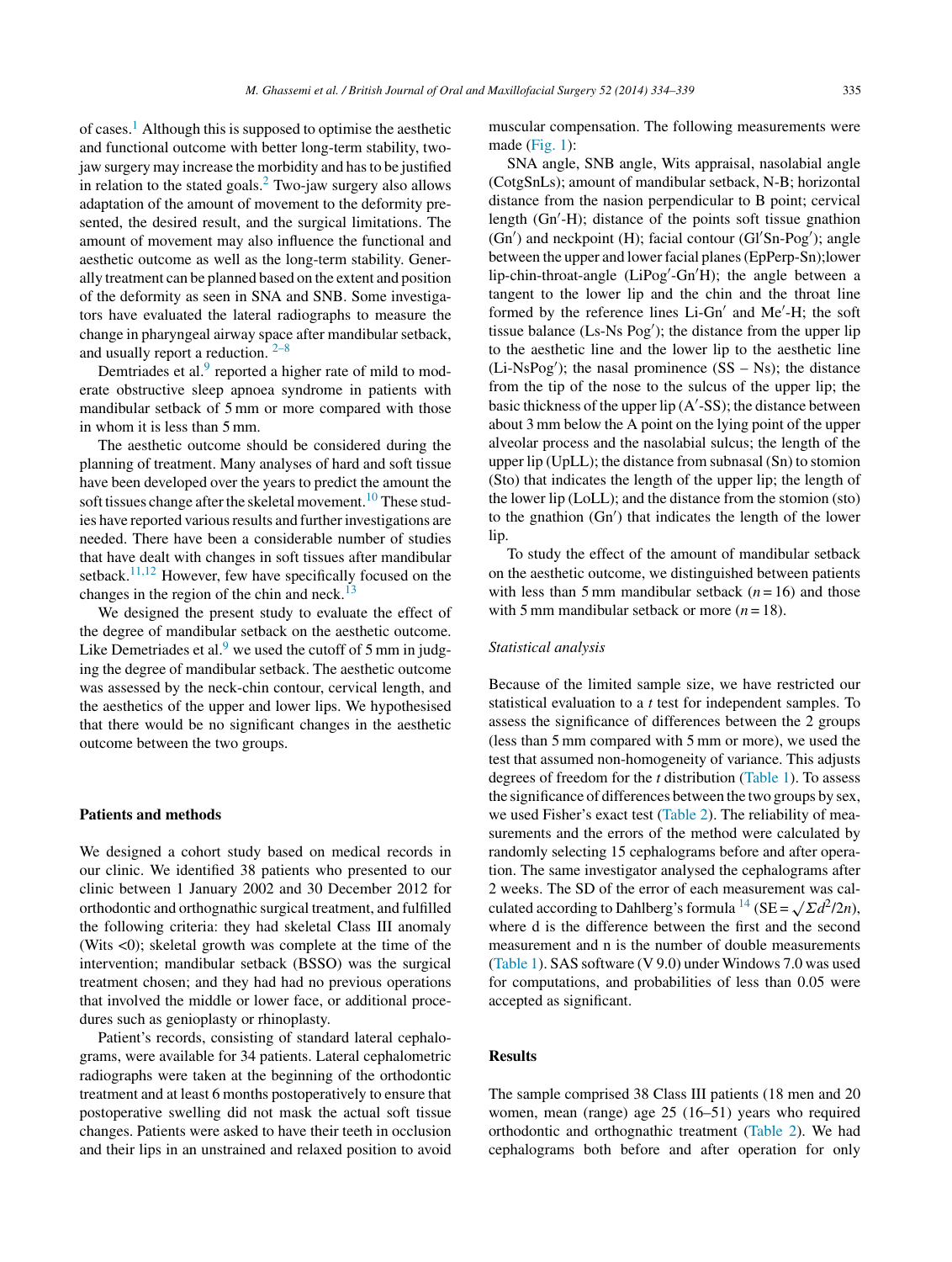<span id="page-2-0"></span>

Fig. 1. Graphic mean tracing of hard and soft tissue (Gonion angle, Mandible inclination, Upper 1 inclination, Lower lip to E-line, Nasolabial angle, Soft tissue facial angle, Nose prominence, Upper lip thickness, Upper lip length, Lower lip length, Cervical length, Lip chin throat angle, Facial contour, Upper lip to E-line).

34 patients. The mean (SD) amount of mandibular setback was 5.4 (3.1) mm. The mandibular position was changed by a maximum of 12.7 mm and a minimum of 3.8 mm.

[Table](#page-3-0) 1 shows the means (SD) and Dahlberg errors before and after operation. The error of the method (Dahlberg error) <sup>[14](#page-5-0)</sup> was less than 1.00 ([Table](#page-3-0) 1). Soft tissue balance differed significantly relative to differences at point B between the 2 groups  $(p=0.002)$ . The mean distance of the upper lip was changed by 1.3 (2.4) mm in the group with less than 5 mm setback and 3.4 (1.2) mm in the group with 5 mm setback or more.

The distance from the lower lip to the aesthetic line changed significantly depending on the amount of mandibular setback ( $p = 0.007$ ). The patients in the  $\leq 5$  mm group had a mean difference of  $-0.2$  (3.6) mm, and in the 5 mm or more group had a mean difference of  $-1.5$  (3.2) mm ([Table](#page-3-0) 2). The cervical length differed significantly  $(p = 0.003)$  between the two groups [\(Table](#page-3-0) 2).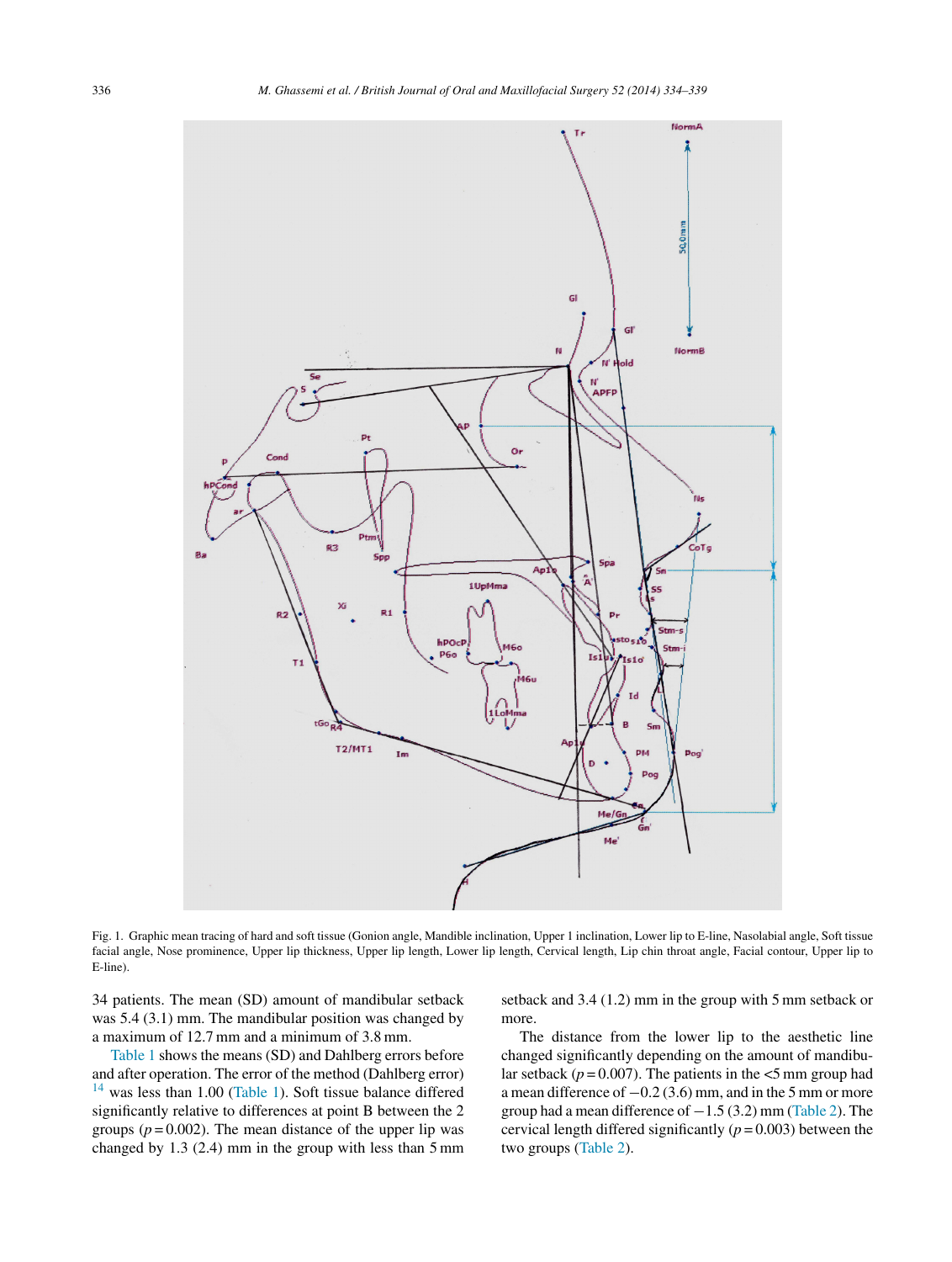<span id="page-3-0"></span>Table 1

| Variable                      | Preoperatively | Postoperatively | Accidental error |
|-------------------------------|----------------|-----------------|------------------|
| $SNA(^{\circ})$               | 81(4.2)        | 81(4.1)         | 0.8              |
| SNB $(^{\circ})$              | 83.9(4.7)      | 80.5(4.2)       | 0.8              |
| Wits appraisal (mm)           | $-10(4.1)$     | $-4.1(3.5)$     | 0.8              |
| Gonion angle $(°)$            | 128.5(6.3)     | 128.2(6.9)      | 1.0              |
| Inclination of mandible $(°)$ | 34.6(6.8)      | 34.8(6.4)       | 0.9              |
| Inclination of upper 1 $(°)$  | 105.6(7.6)     | 104.9(5.8)      | 0.8              |
| Lower lip to E-line (mm)      | $-8.3(3.3)$    | $-5.7(3.7)$     | 0.5              |
| Nasolabial angle              | $-2.5(3.3)$    | $-3.4(3)$       | 0.9              |
| Soft tissue facial angle      | 110(12.5)      | 100.6(12.2)     | 0.8              |
| Thickness of upper lip (mm)   | 18.2(3.5)      | 16.5(3.3)       | 0.5              |
| Pg'(mm)                       | 13(3)          | 13(4)           | 0.7              |
| Length of upper lip (mm)      | 21.9(4.3)      | 23.7(4.4)       | 0.4              |
| Length of lower lip (mm)      | 46.5(7.5)      | 48.1(6.1)       | 0.6              |
| Cervical length (mm)          | 50.6(10)       | 47.9(10)        | 0.7              |
| Lip-chin-throat angle         | 50.6(10)       | 47.9(10)        | 0.8              |
| Upper lip to E-line (mm)      | $-8.3(3.3)$    | $-5.7(3.7)$     | 0.7              |

The mean change of the lip-chin-throat angle was  $7(2.1)°$ in the  $\leq$ 5 mm group and 10.2 (4.5) $\degree$  in the other group. These changes were significantly associated with the baseline measurement and the horizontal skeletal change  $(p = 0.002)$ . The change in facial contour differed significantly between the two groups  $(p=0.04)$  (Table 2).

Changes in gonion angle are shown in Table 2. There was no significant difference in the changes at point B and the gonion angle between the two groups  $(p=0.73)$ .

The mean change in the soft tissue facial angle in the  $\leq$ 5 mm group was  $-2(3)^\circ$  and 3.1  $(2.5)^\circ$  in the other group. We found no significant mean change of the soft tissue facial angle between the two groups  $(p = 0.29)$  (Table 2).

The mean surgical change of the thickness of the upper lip was anterior movement of 0.7 (4.3) mm in the  $\leq 5$  mm group and 0.9 (2.7) mm in the other group. This was not significantly changed in relation to the amount of mandibular setback ( $p = 0.66$ ). The length of the lower lip did not change significantly in relation to the amount of setback  $(p=0.07)$ (Table 2).

Table 2

Mean (SD) differences in soft tissue cephalometric index in relation to the degree of setback (*t* test for non-homogeneous variances): comparison of groups within sexes.

| Variable                               | Setback < 5 mm $(n = 16)$ | Setback 5 mm or more $(n=18)$ | <b>Statistic</b> | $P$ value |
|----------------------------------------|---------------------------|-------------------------------|------------------|-----------|
| Male/female                            | 9/7                       | 9/9                           | $-0.4$           | 0.73      |
| Age (years)                            | 28(7)                     | 27(8)                         | 0.2              | 0.82      |
| Angle of gonion                        | $-0.2(3.4)$               | $-0.6(4.8)$                   | 0.3              | 0.78      |
| Inclination of mandible (°)            | $-0.6(2.6)$               | 0.6(2.2)                      | $-2$             | 0.06      |
| Inclination of upper $1$ ( $\degree$ ) | 1.6(6.8)                  | $-2.8(7.9)$                   | 1.8              | 0.09      |
| Lower lip to E-line (mm)               | $-0.1(3.4)$               | $-4.3(1.4)$                   | 3.3              | 0.002     |
| Nasolabial angle                       | $-0.4(9.6)$               | 2(5.6)                        | $-0.9$           | 0.38      |
| Soft tissue facial angle               | $-2(3)$                   | $-3(2.5)$                     | 1.1              | 0.28      |
| Nasal prominence                       | 0(2.9)                    | $-0.6(1.5)$                   | 0.7              | 0.48      |
| Thickness of upper lip (mm)            | 0.7(4.3)                  | 0.7(2.7)                      | 0.5              | 0.66      |
| Length of upper lip (mm)               | 1.1(2.8)                  | 0.7(2.7)                      | 0.4              | 0.72      |
| Length of lower lip (mm)               | $-2(5.3)$                 | 0.8(3.3)                      | $-1.9$           | 0.07      |
| Cervical length (mm)                   | $-4.2(2)$                 | $-7.1(3.1)$                   | 3.2              | 0.003     |
| Lip-chin-throat angle                  | 7(2.1)                    | 10.2(10)                      | $-2.6$           | 0.02      |
| Upper lip to E-line (mm)               | 1.3(2.4)                  | 3.4(1.2)                      | $-3.4$           | 0.002     |

The difference in the length of the upper lip did not change significantly according to the amount of mandibular movement  $(p = 0.72)$  (Table 2).

# **Discussion**

The modern treatment of an orthognathic deformity requires complex planning by the orthodontist and the orthognathic surgeon and should be initiated during the first presentation. The aesthetic outcome is increasingly important, and the possible change in the soft tissue caused by change in the hard tissue should be considered during planning. Achieving optimal facial aesthetics has interested many research work-ers from different disciplines.<sup>[15](#page-5-0)</sup> It influences the social and psychological development of the patient, and can play an important part in their relationships. <sup>[16,17](#page-5-0)</sup> Many factors such as nose, lips, chin, and cervical length have a fundamental influence on the aesthetic outcome. Ho et al.,  $^{18}$  $^{18}$  $^{18}$  showed that the chin is a key aesthetic unit, which contributes to the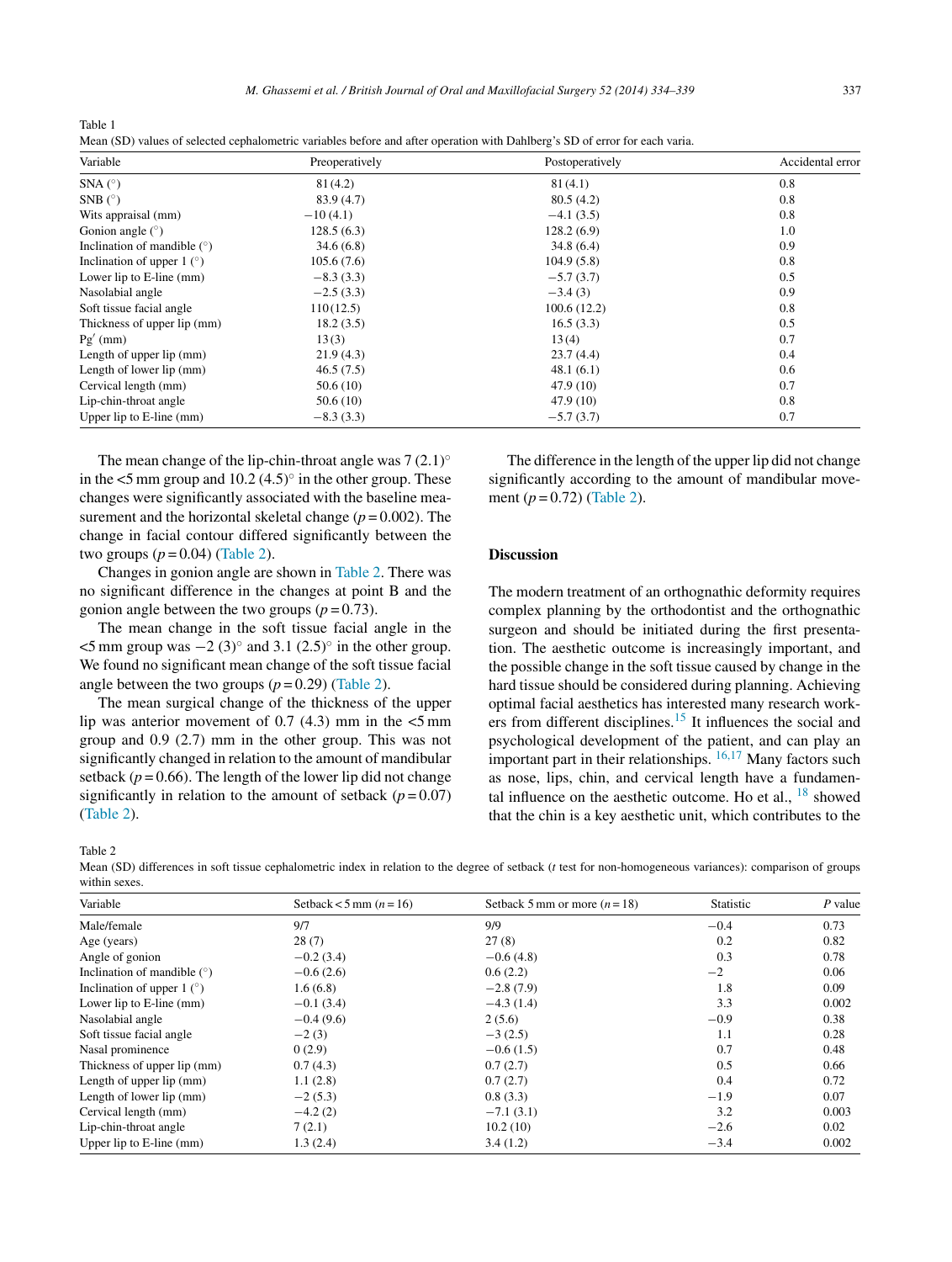<span id="page-4-0"></span>balance and harmony of the lower third of the face. However, the lip–chin–throat angle has not often been considered in previous publications. [19](#page-5-0)

The main purpose of this study was to discover the effect of mandibular setback on the lip–chin–throat angle and the cervical length. Various types of bias could affect observational studies, and the degree of bias cannot be assessed. Randomisation, which protects against the most important types of bias, could not be used because the amount of mandibular setback could not be randomised with respect to the patients. To make the measurements as objective as possible, which may be influenced by errors, we calculated the SD of the error according to Dahlberg's formula. Because of the sample size we were not able to account for confounding variables in our meta-analysis. However, our research is based on an important group of patients compared with other studies.<sup>2</sup>

Cervical length is important because of the possibility of creating a double jaw, which is aesthetically unpleasant. The only operation that we used was BSSO. There were significant changes in the lip–chin–throat angle in the group with mandibular setback of 5 mm or more. The mean change of the lip–chin–throat angle was  $7.0$  (2.1) $\degree$  in the <5 mm group, and 10.2  $(4.5)^\circ$  in the other group. There were significant differences between the amount of mandibular setback and cervical length [\(Table](#page-3-0) 2).

Modern treatment of Class III deformity consists of advancement of the maxilla together with mandibular setback. The amount of repositioning of any jaw can influence the functional, aesthetic, and long-term stability of the achieved result. Lim et al. pointed out that the impact of soft tissue changes after mandibular setback was greater in the lower lip and chin than in the upper lip and corner of the mouth.  $17$  The generation of a double jaw should be considered in the amount of movement of the jaws, and not only according to the cephalographic values.

Until 2005 the correction of the skeletal discrepancy of Class III in our hospital had focussed primarily on mandibular setback as far as possible, and advancement of the maxilla to compensate. The main concept of treatment planning was based on cephalographic results. We increasingly adapted the amount of movement of the jaw to the anatomical findings and the deformity present on the one hand, but aimed for an optimal aesthetic and functional outcome on the other. In other words we adapted the amount of movement of the jaw individually, and not only according to the findings on the cephalograms.

As suggested by Arnett et al., <sup>[15](#page-5-0)</sup> we should consider a combination of clinical, facial, and soft tissue cephalometrics as effective guidance to treat not only the occlusion but also the face in 3 dimensions to improve the aesthetic outcome. Our results have clearly shown the adverse effects of mandibular setback on submental aesthetics. As stated by Demetriades et al.,  $\frac{9}{2}$ , a mandibular setback of more than 5 mm also has an adverse effect on the functional outcome, and should be considered when treatment is being planned. Many recent studies have suggested bimaxillary surgery asthe best option inClass

III deformity, but for different reasons (Kunjur, et al. The effects on the upper airway following bimaxillary and bilateral sagittal split osteotomies to correct malocclusion. Paper presented at the British Association of Oral and Maxillofacial Surgeons meeting, 2013).  $19-21$  One reason is the significant increase in the width of the airway postoperatively, which is beneficial to the patient, whereas the opposite could be detrimental. We think that if this fact is ignored when treatment is being planned it will result in an undesired effect in the submental region, which may require additional operations such as liposuction.  $18$  If the amount of maxillary advancement is increased during double-jaw surgery, it will reduce the need for extensive mandibular setback. Reduced mandibular setback can influence the aesthetic and the functional outcome, as has been shown in this and other studies, by respecting anatomical feasibility. In addition, bimaxillary osteotomy has been shown to have better long-term stability.  $21$ 

# **References**

- 1. [Guglielmi](http://refhub.elsevier.com/S0266-4356(14)00026-6/sbref0005) [M,](http://refhub.elsevier.com/S0266-4356(14)00026-6/sbref0005) [Schneider](http://refhub.elsevier.com/S0266-4356(14)00026-6/sbref0005) [KM,](http://refhub.elsevier.com/S0266-4356(14)00026-6/sbref0005) [Iannetti](http://refhub.elsevier.com/S0266-4356(14)00026-6/sbref0005) [G,](http://refhub.elsevier.com/S0266-4356(14)00026-6/sbref0005) [Feng](http://refhub.elsevier.com/S0266-4356(14)00026-6/sbref0005) [C,](http://refhub.elsevier.com/S0266-4356(14)00026-6/sbref0005) [Martinez](http://refhub.elsevier.com/S0266-4356(14)00026-6/sbref0005) [AY.](http://refhub.elsevier.com/S0266-4356(14)00026-6/sbref0005) [Orthog](http://refhub.elsevier.com/S0266-4356(14)00026-6/sbref0005)[nathic](http://refhub.elsevier.com/S0266-4356(14)00026-6/sbref0005) [surgery](http://refhub.elsevier.com/S0266-4356(14)00026-6/sbref0005) [for](http://refhub.elsevier.com/S0266-4356(14)00026-6/sbref0005) [correction](http://refhub.elsevier.com/S0266-4356(14)00026-6/sbref0005) [of](http://refhub.elsevier.com/S0266-4356(14)00026-6/sbref0005) [patients](http://refhub.elsevier.com/S0266-4356(14)00026-6/sbref0005) [with](http://refhub.elsevier.com/S0266-4356(14)00026-6/sbref0005) [mandibular](http://refhub.elsevier.com/S0266-4356(14)00026-6/sbref0005) [excess:](http://refhub.elsevier.com/S0266-4356(14)00026-6/sbref0005) [don't](http://refhub.elsevier.com/S0266-4356(14)00026-6/sbref0005) [forget](http://refhub.elsevier.com/S0266-4356(14)00026-6/sbref0005) [to](http://refhub.elsevier.com/S0266-4356(14)00026-6/sbref0005) [assess](http://refhub.elsevier.com/S0266-4356(14)00026-6/sbref0005) [the](http://refhub.elsevier.com/S0266-4356(14)00026-6/sbref0005) [gonial](http://refhub.elsevier.com/S0266-4356(14)00026-6/sbref0005) [angle.](http://refhub.elsevier.com/S0266-4356(14)00026-6/sbref0005) *[J](http://refhub.elsevier.com/S0266-4356(14)00026-6/sbref0005) [Oral](http://refhub.elsevier.com/S0266-4356(14)00026-6/sbref0005) [Maxillofac](http://refhub.elsevier.com/S0266-4356(14)00026-6/sbref0005) [Surg](http://refhub.elsevier.com/S0266-4356(14)00026-6/sbref0005)* [2013;](http://refhub.elsevier.com/S0266-4356(14)00026-6/sbref0005)**[71](http://refhub.elsevier.com/S0266-4356(14)00026-6/sbref0005)**[:1063–72.](http://refhub.elsevier.com/S0266-4356(14)00026-6/sbref0005)
- 2. [Jakobsone](http://refhub.elsevier.com/S0266-4356(14)00026-6/sbref0010) [G,](http://refhub.elsevier.com/S0266-4356(14)00026-6/sbref0010) [Stenvik](http://refhub.elsevier.com/S0266-4356(14)00026-6/sbref0010) [A,](http://refhub.elsevier.com/S0266-4356(14)00026-6/sbref0010) [Espeland](http://refhub.elsevier.com/S0266-4356(14)00026-6/sbref0010) [L.](http://refhub.elsevier.com/S0266-4356(14)00026-6/sbref0010) [Soft](http://refhub.elsevier.com/S0266-4356(14)00026-6/sbref0010) [tissue](http://refhub.elsevier.com/S0266-4356(14)00026-6/sbref0010) [response](http://refhub.elsevier.com/S0266-4356(14)00026-6/sbref0010) [after](http://refhub.elsevier.com/S0266-4356(14)00026-6/sbref0010) [Class](http://refhub.elsevier.com/S0266-4356(14)00026-6/sbref0010) [III](http://refhub.elsevier.com/S0266-4356(14)00026-6/sbref0010) [bimaxillary](http://refhub.elsevier.com/S0266-4356(14)00026-6/sbref0010) [surgery.](http://refhub.elsevier.com/S0266-4356(14)00026-6/sbref0010) *[Angle](http://refhub.elsevier.com/S0266-4356(14)00026-6/sbref0010) [Orthod](http://refhub.elsevier.com/S0266-4356(14)00026-6/sbref0010)* [2013;](http://refhub.elsevier.com/S0266-4356(14)00026-6/sbref0010)**[83](http://refhub.elsevier.com/S0266-4356(14)00026-6/sbref0010)**[:533–9.](http://refhub.elsevier.com/S0266-4356(14)00026-6/sbref0010)
- 3. Mucedero M, Coviello A, Baccetti T, Franchi L, Cozza [P.](http://refhub.elsevier.com/S0266-4356(14)00026-6/sbref0015) [Stability](http://refhub.elsevier.com/S0266-4356(14)00026-6/sbref0015) [factors](http://refhub.elsevier.com/S0266-4356(14)00026-6/sbref0015) [after](http://refhub.elsevier.com/S0266-4356(14)00026-6/sbref0015) [double-jaw](http://refhub.elsevier.com/S0266-4356(14)00026-6/sbref0015) [surgery](http://refhub.elsevier.com/S0266-4356(14)00026-6/sbref0015) [in](http://refhub.elsevier.com/S0266-4356(14)00026-6/sbref0015) [Class](http://refhub.elsevier.com/S0266-4356(14)00026-6/sbref0015) [III](http://refhub.elsevier.com/S0266-4356(14)00026-6/sbref0015) [malocclusion.](http://refhub.elsevier.com/S0266-4356(14)00026-6/sbref0015) [A](http://refhub.elsevier.com/S0266-4356(14)00026-6/sbref0015) [systematic](http://refhub.elsevier.com/S0266-4356(14)00026-6/sbref0015) [review.](http://refhub.elsevier.com/S0266-4356(14)00026-6/sbref0015) *[Angle](http://refhub.elsevier.com/S0266-4356(14)00026-6/sbref0015) [Orthod](http://refhub.elsevier.com/S0266-4356(14)00026-6/sbref0015)* [2008;](http://refhub.elsevier.com/S0266-4356(14)00026-6/sbref0015)**[78](http://refhub.elsevier.com/S0266-4356(14)00026-6/sbref0015)**[:1141–52.](http://refhub.elsevier.com/S0266-4356(14)00026-6/sbref0015)
- 4. Marsan [G,](http://refhub.elsevier.com/S0266-4356(14)00026-6/sbref0020) [Cura](http://refhub.elsevier.com/S0266-4356(14)00026-6/sbref0020) [N,](http://refhub.elsevier.com/S0266-4356(14)00026-6/sbref0020) [Emekli](http://refhub.elsevier.com/S0266-4356(14)00026-6/sbref0020) [U.](http://refhub.elsevier.com/S0266-4356(14)00026-6/sbref0020) [Soft](http://refhub.elsevier.com/S0266-4356(14)00026-6/sbref0020) [and](http://refhub.elsevier.com/S0266-4356(14)00026-6/sbref0020) [hard](http://refhub.elsevier.com/S0266-4356(14)00026-6/sbref0020) [tissue](http://refhub.elsevier.com/S0266-4356(14)00026-6/sbref0020) [changes](http://refhub.elsevier.com/S0266-4356(14)00026-6/sbref0020) [after](http://refhub.elsevier.com/S0266-4356(14)00026-6/sbref0020) [bimax](http://refhub.elsevier.com/S0266-4356(14)00026-6/sbref0020)[illary](http://refhub.elsevier.com/S0266-4356(14)00026-6/sbref0020) [surgery](http://refhub.elsevier.com/S0266-4356(14)00026-6/sbref0020) [in](http://refhub.elsevier.com/S0266-4356(14)00026-6/sbref0020) [Turkish](http://refhub.elsevier.com/S0266-4356(14)00026-6/sbref0020) [female](http://refhub.elsevier.com/S0266-4356(14)00026-6/sbref0020) [Class](http://refhub.elsevier.com/S0266-4356(14)00026-6/sbref0020) [III](http://refhub.elsevier.com/S0266-4356(14)00026-6/sbref0020) [patients.](http://refhub.elsevier.com/S0266-4356(14)00026-6/sbref0020) *[J](http://refhub.elsevier.com/S0266-4356(14)00026-6/sbref0020) [Craniomaxillofac](http://refhub.elsevier.com/S0266-4356(14)00026-6/sbref0020) [Surg](http://refhub.elsevier.com/S0266-4356(14)00026-6/sbref0020)* [2009;](http://refhub.elsevier.com/S0266-4356(14)00026-6/sbref0020)**[37](http://refhub.elsevier.com/S0266-4356(14)00026-6/sbref0020)**[:8](http://refhub.elsevier.com/S0266-4356(14)00026-6/sbref0020)–[17.](http://refhub.elsevier.com/S0266-4356(14)00026-6/sbref0020)
- 5. [Hochban](http://refhub.elsevier.com/S0266-4356(14)00026-6/sbref0025) [W,](http://refhub.elsevier.com/S0266-4356(14)00026-6/sbref0025) [Schürmann](http://refhub.elsevier.com/S0266-4356(14)00026-6/sbref0025) [R,](http://refhub.elsevier.com/S0266-4356(14)00026-6/sbref0025) [Brandenburg](http://refhub.elsevier.com/S0266-4356(14)00026-6/sbref0025) [U,](http://refhub.elsevier.com/S0266-4356(14)00026-6/sbref0025) [Conradt](http://refhub.elsevier.com/S0266-4356(14)00026-6/sbref0025) [R.](http://refhub.elsevier.com/S0266-4356(14)00026-6/sbref0025) [Mandibular](http://refhub.elsevier.com/S0266-4356(14)00026-6/sbref0025) [setback](http://refhub.elsevier.com/S0266-4356(14)00026-6/sbref0025) [for](http://refhub.elsevier.com/S0266-4356(14)00026-6/sbref0025) [surgical](http://refhub.elsevier.com/S0266-4356(14)00026-6/sbref0025) [correction](http://refhub.elsevier.com/S0266-4356(14)00026-6/sbref0025) [of](http://refhub.elsevier.com/S0266-4356(14)00026-6/sbref0025) [mandibular](http://refhub.elsevier.com/S0266-4356(14)00026-6/sbref0025) [hyperplasia](http://refhub.elsevier.com/S0266-4356(14)00026-6/sbref0025) – [does](http://refhub.elsevier.com/S0266-4356(14)00026-6/sbref0025) [it](http://refhub.elsevier.com/S0266-4356(14)00026-6/sbref0025) [provoke](http://refhub.elsevier.com/S0266-4356(14)00026-6/sbref0025) [sleep-related](http://refhub.elsevier.com/S0266-4356(14)00026-6/sbref0025) [breathing](http://refhub.elsevier.com/S0266-4356(14)00026-6/sbref0025) [disorders?](http://refhub.elsevier.com/S0266-4356(14)00026-6/sbref0025) *[Int](http://refhub.elsevier.com/S0266-4356(14)00026-6/sbref0025) [J](http://refhub.elsevier.com/S0266-4356(14)00026-6/sbref0025) [Oral](http://refhub.elsevier.com/S0266-4356(14)00026-6/sbref0025) [Maxillofac](http://refhub.elsevier.com/S0266-4356(14)00026-6/sbref0025) [Surg](http://refhub.elsevier.com/S0266-4356(14)00026-6/sbref0025)* [1996;](http://refhub.elsevier.com/S0266-4356(14)00026-6/sbref0025)**[25](http://refhub.elsevier.com/S0266-4356(14)00026-6/sbref0025)**[:33](http://refhub.elsevier.com/S0266-4356(14)00026-6/sbref0025)–[8.](http://refhub.elsevier.com/S0266-4356(14)00026-6/sbref0025)
- 6. [Saitoh](http://refhub.elsevier.com/S0266-4356(14)00026-6/sbref0030) [K.](http://refhub.elsevier.com/S0266-4356(14)00026-6/sbref0030) [Long-term](http://refhub.elsevier.com/S0266-4356(14)00026-6/sbref0030) [changes](http://refhub.elsevier.com/S0266-4356(14)00026-6/sbref0030) [in](http://refhub.elsevier.com/S0266-4356(14)00026-6/sbref0030) [pharyngeal](http://refhub.elsevier.com/S0266-4356(14)00026-6/sbref0030) [airway](http://refhub.elsevier.com/S0266-4356(14)00026-6/sbref0030) [morphology](http://refhub.elsevier.com/S0266-4356(14)00026-6/sbref0030) [after](http://refhub.elsevier.com/S0266-4356(14)00026-6/sbref0030) [mandibular](http://refhub.elsevier.com/S0266-4356(14)00026-6/sbref0030) [setback](http://refhub.elsevier.com/S0266-4356(14)00026-6/sbref0030) [surgery.](http://refhub.elsevier.com/S0266-4356(14)00026-6/sbref0030) *[Am](http://refhub.elsevier.com/S0266-4356(14)00026-6/sbref0030) [J](http://refhub.elsevier.com/S0266-4356(14)00026-6/sbref0030) [Orthod](http://refhub.elsevier.com/S0266-4356(14)00026-6/sbref0030) [Dentofacial](http://refhub.elsevier.com/S0266-4356(14)00026-6/sbref0030) [Orthop](http://refhub.elsevier.com/S0266-4356(14)00026-6/sbref0030)* [2004;](http://refhub.elsevier.com/S0266-4356(14)00026-6/sbref0030)**[125](http://refhub.elsevier.com/S0266-4356(14)00026-6/sbref0030)**[:556](http://refhub.elsevier.com/S0266-4356(14)00026-6/sbref0030)–[61.](http://refhub.elsevier.com/S0266-4356(14)00026-6/sbref0030)
- 7. [Tselnik](http://refhub.elsevier.com/S0266-4356(14)00026-6/sbref0035) [M,](http://refhub.elsevier.com/S0266-4356(14)00026-6/sbref0035) [Pogrel](http://refhub.elsevier.com/S0266-4356(14)00026-6/sbref0035) [MA.](http://refhub.elsevier.com/S0266-4356(14)00026-6/sbref0035) [Assessment](http://refhub.elsevier.com/S0266-4356(14)00026-6/sbref0035) [of](http://refhub.elsevier.com/S0266-4356(14)00026-6/sbref0035) [the](http://refhub.elsevier.com/S0266-4356(14)00026-6/sbref0035) [pharyngeal](http://refhub.elsevier.com/S0266-4356(14)00026-6/sbref0035) [airway](http://refhub.elsevier.com/S0266-4356(14)00026-6/sbref0035) [space](http://refhub.elsevier.com/S0266-4356(14)00026-6/sbref0035) [after](http://refhub.elsevier.com/S0266-4356(14)00026-6/sbref0035) [mandibular](http://refhub.elsevier.com/S0266-4356(14)00026-6/sbref0035) [setback](http://refhub.elsevier.com/S0266-4356(14)00026-6/sbref0035) [surgery.](http://refhub.elsevier.com/S0266-4356(14)00026-6/sbref0035) *[J](http://refhub.elsevier.com/S0266-4356(14)00026-6/sbref0035) [Oral](http://refhub.elsevier.com/S0266-4356(14)00026-6/sbref0035) [Maxillofac](http://refhub.elsevier.com/S0266-4356(14)00026-6/sbref0035) [Surg](http://refhub.elsevier.com/S0266-4356(14)00026-6/sbref0035)* [2000;](http://refhub.elsevier.com/S0266-4356(14)00026-6/sbref0035)**[58](http://refhub.elsevier.com/S0266-4356(14)00026-6/sbref0035)**[:](http://refhub.elsevier.com/S0266-4356(14)00026-6/sbref0035) [282–7.](http://refhub.elsevier.com/S0266-4356(14)00026-6/sbref0035)
- 8. [Eggensperger](http://refhub.elsevier.com/S0266-4356(14)00026-6/sbref0040) [NM,](http://refhub.elsevier.com/S0266-4356(14)00026-6/sbref0040) [Lieger](http://refhub.elsevier.com/S0266-4356(14)00026-6/sbref0040) [O,](http://refhub.elsevier.com/S0266-4356(14)00026-6/sbref0040) [Thüer](http://refhub.elsevier.com/S0266-4356(14)00026-6/sbref0040) [U,](http://refhub.elsevier.com/S0266-4356(14)00026-6/sbref0040) [Iizuka](http://refhub.elsevier.com/S0266-4356(14)00026-6/sbref0040) [T.](http://refhub.elsevier.com/S0266-4356(14)00026-6/sbref0040) [Soft](http://refhub.elsevier.com/S0266-4356(14)00026-6/sbref0040) [tissue](http://refhub.elsevier.com/S0266-4356(14)00026-6/sbref0040) [pro](http://refhub.elsevier.com/S0266-4356(14)00026-6/sbref0040)[file](http://refhub.elsevier.com/S0266-4356(14)00026-6/sbref0040) [changes](http://refhub.elsevier.com/S0266-4356(14)00026-6/sbref0040) [following](http://refhub.elsevier.com/S0266-4356(14)00026-6/sbref0040) [mandibular](http://refhub.elsevier.com/S0266-4356(14)00026-6/sbref0040) [advancement](http://refhub.elsevier.com/S0266-4356(14)00026-6/sbref0040) [and](http://refhub.elsevier.com/S0266-4356(14)00026-6/sbref0040) [setback](http://refhub.elsevier.com/S0266-4356(14)00026-6/sbref0040) [surgery](http://refhub.elsevier.com/S0266-4356(14)00026-6/sbref0040) [an](http://refhub.elsevier.com/S0266-4356(14)00026-6/sbref0040) [average](http://refhub.elsevier.com/S0266-4356(14)00026-6/sbref0040) [of](http://refhub.elsevier.com/S0266-4356(14)00026-6/sbref0040) [12](http://refhub.elsevier.com/S0266-4356(14)00026-6/sbref0040) [years](http://refhub.elsevier.com/S0266-4356(14)00026-6/sbref0040) [postoperatively](http://refhub.elsevier.com/S0266-4356(14)00026-6/sbref0040). *[J](http://refhub.elsevier.com/S0266-4356(14)00026-6/sbref0040) [Oral](http://refhub.elsevier.com/S0266-4356(14)00026-6/sbref0040) [Maxillofac](http://refhub.elsevier.com/S0266-4356(14)00026-6/sbref0040) [Surg](http://refhub.elsevier.com/S0266-4356(14)00026-6/sbref0040)* [2007;](http://refhub.elsevier.com/S0266-4356(14)00026-6/sbref0040)**[65](http://refhub.elsevier.com/S0266-4356(14)00026-6/sbref0040)**[:2301–10.](http://refhub.elsevier.com/S0266-4356(14)00026-6/sbref0040)
- 9. [Demetriades](http://refhub.elsevier.com/S0266-4356(14)00026-6/sbref0045) [N,](http://refhub.elsevier.com/S0266-4356(14)00026-6/sbref0045) [Chang](http://refhub.elsevier.com/S0266-4356(14)00026-6/sbref0045) [DJ,](http://refhub.elsevier.com/S0266-4356(14)00026-6/sbref0045) [Laskarides](http://refhub.elsevier.com/S0266-4356(14)00026-6/sbref0045) [C,](http://refhub.elsevier.com/S0266-4356(14)00026-6/sbref0045) [Papageorge](http://refhub.elsevier.com/S0266-4356(14)00026-6/sbref0045) [M.](http://refhub.elsevier.com/S0266-4356(14)00026-6/sbref0045) [Effects](http://refhub.elsevier.com/S0266-4356(14)00026-6/sbref0045) [of](http://refhub.elsevier.com/S0266-4356(14)00026-6/sbref0045) [mandibular](http://refhub.elsevier.com/S0266-4356(14)00026-6/sbref0045) [retropositioning,](http://refhub.elsevier.com/S0266-4356(14)00026-6/sbref0045) [with](http://refhub.elsevier.com/S0266-4356(14)00026-6/sbref0045) [or](http://refhub.elsevier.com/S0266-4356(14)00026-6/sbref0045) [without](http://refhub.elsevier.com/S0266-4356(14)00026-6/sbref0045) [maxillary](http://refhub.elsevier.com/S0266-4356(14)00026-6/sbref0045) [advance](http://refhub.elsevier.com/S0266-4356(14)00026-6/sbref0045)[ment,](http://refhub.elsevier.com/S0266-4356(14)00026-6/sbref0045) [on](http://refhub.elsevier.com/S0266-4356(14)00026-6/sbref0045) [the](http://refhub.elsevier.com/S0266-4356(14)00026-6/sbref0045) [oro-naso-pharyngeal](http://refhub.elsevier.com/S0266-4356(14)00026-6/sbref0045) [airway](http://refhub.elsevier.com/S0266-4356(14)00026-6/sbref0045) [and](http://refhub.elsevier.com/S0266-4356(14)00026-6/sbref0045) [development](http://refhub.elsevier.com/S0266-4356(14)00026-6/sbref0045) [of](http://refhub.elsevier.com/S0266-4356(14)00026-6/sbref0045) [sleep-related](http://refhub.elsevier.com/S0266-4356(14)00026-6/sbref0045) [breathing](http://refhub.elsevier.com/S0266-4356(14)00026-6/sbref0045) [disorders.](http://refhub.elsevier.com/S0266-4356(14)00026-6/sbref0045) *[J](http://refhub.elsevier.com/S0266-4356(14)00026-6/sbref0045) [Oral](http://refhub.elsevier.com/S0266-4356(14)00026-6/sbref0045) [Maxillofac](http://refhub.elsevier.com/S0266-4356(14)00026-6/sbref0045) [Surg](http://refhub.elsevier.com/S0266-4356(14)00026-6/sbref0045)* [2010;](http://refhub.elsevier.com/S0266-4356(14)00026-6/sbref0045)**[68](http://refhub.elsevier.com/S0266-4356(14)00026-6/sbref0045)**[:](http://refhub.elsevier.com/S0266-4356(14)00026-6/sbref0045) [2431–6.](http://refhub.elsevier.com/S0266-4356(14)00026-6/sbref0045)
- 10. [Abeltins](http://refhub.elsevier.com/S0266-4356(14)00026-6/sbref0050) [A,Jakobsone](http://refhub.elsevier.com/S0266-4356(14)00026-6/sbref0050) [G,](http://refhub.elsevier.com/S0266-4356(14)00026-6/sbref0050) [Urtane](http://refhub.elsevier.com/S0266-4356(14)00026-6/sbref0050) [I,](http://refhub.elsevier.com/S0266-4356(14)00026-6/sbref0050) [Bigestans](http://refhub.elsevier.com/S0266-4356(14)00026-6/sbref0050) [A.](http://refhub.elsevier.com/S0266-4356(14)00026-6/sbref0050) [The](http://refhub.elsevier.com/S0266-4356(14)00026-6/sbref0050) [stability](http://refhub.elsevier.com/S0266-4356(14)00026-6/sbref0050) [of](http://refhub.elsevier.com/S0266-4356(14)00026-6/sbref0050) [bilateral](http://refhub.elsevier.com/S0266-4356(14)00026-6/sbref0050) [sagittal](http://refhub.elsevier.com/S0266-4356(14)00026-6/sbref0050) [ramus](http://refhub.elsevier.com/S0266-4356(14)00026-6/sbref0050) [osteotomy](http://refhub.elsevier.com/S0266-4356(14)00026-6/sbref0050) [and](http://refhub.elsevier.com/S0266-4356(14)00026-6/sbref0050) [vertical](http://refhub.elsevier.com/S0266-4356(14)00026-6/sbref0050) [ramus](http://refhub.elsevier.com/S0266-4356(14)00026-6/sbref0050) [osteotomy](http://refhub.elsevier.com/S0266-4356(14)00026-6/sbref0050) [after](http://refhub.elsevier.com/S0266-4356(14)00026-6/sbref0050) [bimax](http://refhub.elsevier.com/S0266-4356(14)00026-6/sbref0050)[illary](http://refhub.elsevier.com/S0266-4356(14)00026-6/sbref0050) [correction](http://refhub.elsevier.com/S0266-4356(14)00026-6/sbref0050) [of](http://refhub.elsevier.com/S0266-4356(14)00026-6/sbref0050) [Class](http://refhub.elsevier.com/S0266-4356(14)00026-6/sbref0050) [III](http://refhub.elsevier.com/S0266-4356(14)00026-6/sbref0050) [malocclusion.](http://refhub.elsevier.com/S0266-4356(14)00026-6/sbref0050) *[J](http://refhub.elsevier.com/S0266-4356(14)00026-6/sbref0050) [Craniomaxillofac](http://refhub.elsevier.com/S0266-4356(14)00026-6/sbref0050) [Surg](http://refhub.elsevier.com/S0266-4356(14)00026-6/sbref0050)* [2011;](http://refhub.elsevier.com/S0266-4356(14)00026-6/sbref0050)**[39](http://refhub.elsevier.com/S0266-4356(14)00026-6/sbref0050)**[:583](http://refhub.elsevier.com/S0266-4356(14)00026-6/sbref0050)–[7.](http://refhub.elsevier.com/S0266-4356(14)00026-6/sbref0050)
- 11. Malkoç [S,](http://refhub.elsevier.com/S0266-4356(14)00026-6/sbref0055) [Demir](http://refhub.elsevier.com/S0266-4356(14)00026-6/sbref0055) [A,](http://refhub.elsevier.com/S0266-4356(14)00026-6/sbref0055) [Uysal](http://refhub.elsevier.com/S0266-4356(14)00026-6/sbref0055) [T,](http://refhub.elsevier.com/S0266-4356(14)00026-6/sbref0055) [Canbuldu](http://refhub.elsevier.com/S0266-4356(14)00026-6/sbref0055) [N.](http://refhub.elsevier.com/S0266-4356(14)00026-6/sbref0055) [Angular](http://refhub.elsevier.com/S0266-4356(14)00026-6/sbref0055) [photogrammetric](http://refhub.elsevier.com/S0266-4356(14)00026-6/sbref0055) [analysis](http://refhub.elsevier.com/S0266-4356(14)00026-6/sbref0055) [of](http://refhub.elsevier.com/S0266-4356(14)00026-6/sbref0055) [the](http://refhub.elsevier.com/S0266-4356(14)00026-6/sbref0055) [soft](http://refhub.elsevier.com/S0266-4356(14)00026-6/sbref0055) [tissue](http://refhub.elsevier.com/S0266-4356(14)00026-6/sbref0055) [facial](http://refhub.elsevier.com/S0266-4356(14)00026-6/sbref0055) [profile](http://refhub.elsevier.com/S0266-4356(14)00026-6/sbref0055) [of](http://refhub.elsevier.com/S0266-4356(14)00026-6/sbref0055) [Turkish](http://refhub.elsevier.com/S0266-4356(14)00026-6/sbref0055) [adults.](http://refhub.elsevier.com/S0266-4356(14)00026-6/sbref0055) *[Eur](http://refhub.elsevier.com/S0266-4356(14)00026-6/sbref0055) [J](http://refhub.elsevier.com/S0266-4356(14)00026-6/sbref0055) [Orthod](http://refhub.elsevier.com/S0266-4356(14)00026-6/sbref0055)* [2009;](http://refhub.elsevier.com/S0266-4356(14)00026-6/sbref0055)**[31](http://refhub.elsevier.com/S0266-4356(14)00026-6/sbref0055)**[:174](http://refhub.elsevier.com/S0266-4356(14)00026-6/sbref0055)–[9.](http://refhub.elsevier.com/S0266-4356(14)00026-6/sbref0055)
- 12. [Fernández-Riveiro](http://refhub.elsevier.com/S0266-4356(14)00026-6/sbref0060) [P,](http://refhub.elsevier.com/S0266-4356(14)00026-6/sbref0060) [Smyth-Chamosa](http://refhub.elsevier.com/S0266-4356(14)00026-6/sbref0060) [E,](http://refhub.elsevier.com/S0266-4356(14)00026-6/sbref0060) [Suárez-Quintanilla](http://refhub.elsevier.com/S0266-4356(14)00026-6/sbref0060) [D,](http://refhub.elsevier.com/S0266-4356(14)00026-6/sbref0060) [Suarez-](http://refhub.elsevier.com/S0266-4356(14)00026-6/sbref0060)[Cunqueiro](http://refhub.elsevier.com/S0266-4356(14)00026-6/sbref0060) [M.](http://refhub.elsevier.com/S0266-4356(14)00026-6/sbref0060) [Angular](http://refhub.elsevier.com/S0266-4356(14)00026-6/sbref0060) [photogrammetric](http://refhub.elsevier.com/S0266-4356(14)00026-6/sbref0060) [analysis](http://refhub.elsevier.com/S0266-4356(14)00026-6/sbref0060) [of](http://refhub.elsevier.com/S0266-4356(14)00026-6/sbref0060) [the](http://refhub.elsevier.com/S0266-4356(14)00026-6/sbref0060) [soft](http://refhub.elsevier.com/S0266-4356(14)00026-6/sbref0060) [tissue](http://refhub.elsevier.com/S0266-4356(14)00026-6/sbref0060) [facial](http://refhub.elsevier.com/S0266-4356(14)00026-6/sbref0060) [profile.](http://refhub.elsevier.com/S0266-4356(14)00026-6/sbref0060) *[Eur](http://refhub.elsevier.com/S0266-4356(14)00026-6/sbref0060) [J](http://refhub.elsevier.com/S0266-4356(14)00026-6/sbref0060) [Orthod](http://refhub.elsevier.com/S0266-4356(14)00026-6/sbref0060)* [2003;](http://refhub.elsevier.com/S0266-4356(14)00026-6/sbref0060)**[25](http://refhub.elsevier.com/S0266-4356(14)00026-6/sbref0060)**[:393](http://refhub.elsevier.com/S0266-4356(14)00026-6/sbref0060)–[9.](http://refhub.elsevier.com/S0266-4356(14)00026-6/sbref0060)